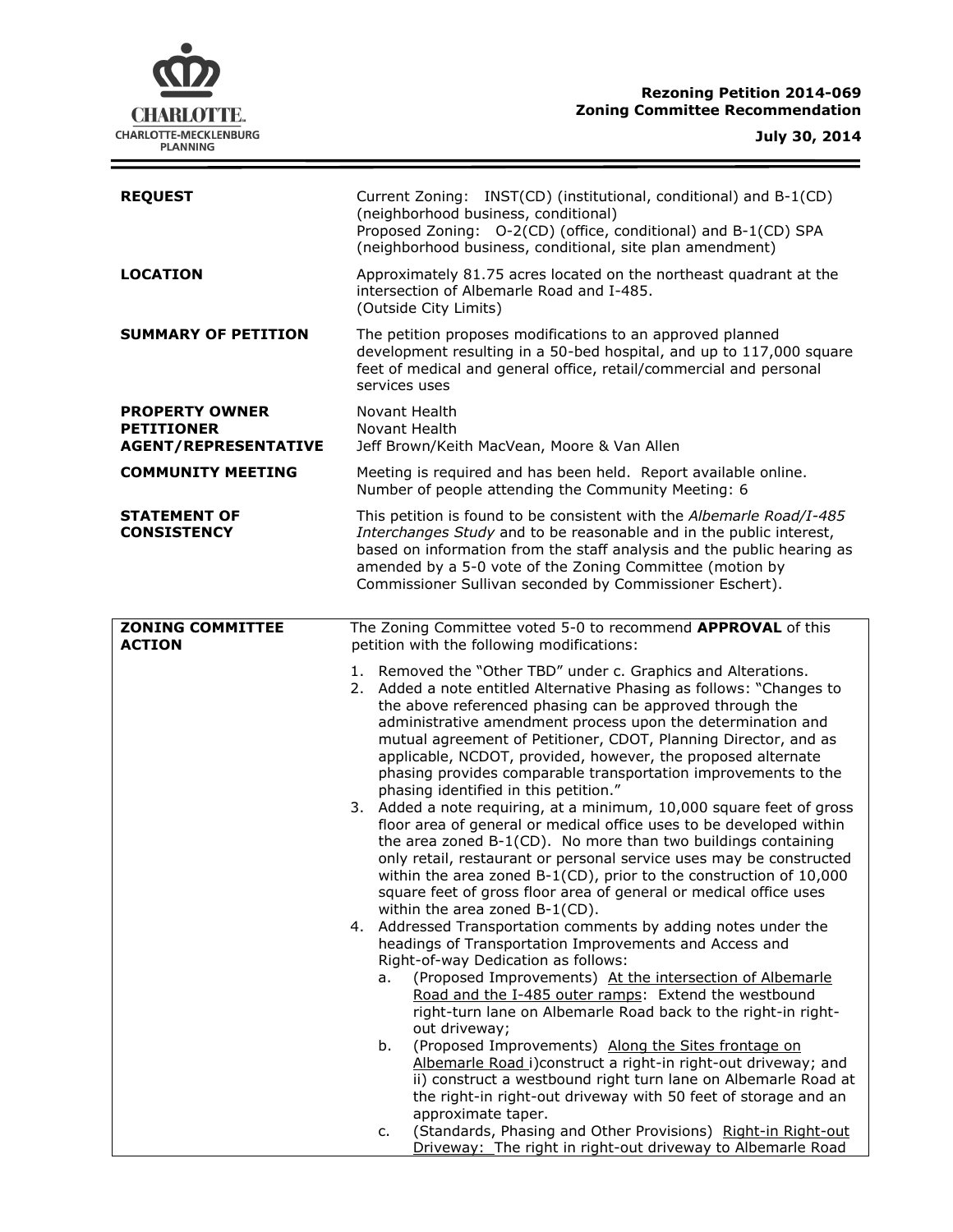will be closed and removed once Public Street #1 is extended to the east and connected to a north/south road that provides the site with full movement access to Albemarle Road.

- d. (Standards, Phasing and Other Provisions) Contribution to Roadway Improvements: The following provisions shall apply in addition to other commitments of Petitioner and provisions of this Section 3:
	- i) In order to facilitate the construction of the extension of Public Street #1 to the east as a connection (the "Connector Road") to a north/south road that will provide full movement access to Albemarle Road (the approximate location of the Connector Road portion being shown on Sheet RZ-3.1), the Petitioner shall contribute to the design and construction costs of such Connector Road in an amount of up to the lesser of (A) one-third (1/3) of such design/construction costs evidenced by written bids for such work, or (B) \$360,000 (the "Contribution Amount").
	- ii) The contribution amount will be paid to the City of Charlotte to be held and then used solely for either (A) the construction of the connector road, or (B) if acceptable to CDOT and NCDOT the installation of certain roadway and/or traffic signal improvements to the intersection of Public Street #1 and Albemarle Road (the "Intersection Improvements"), provided however, such intersection improvements must be of the nature that improve the access conditions at such intersection in a manner reasonably acceptable to petitioner and CDOT.
	- iii) In the event of scenario (A) of subsection c.ii immediately above, the contribution amount will be delivered to the City within 30 days of written notice from the city that (X) subdivision plans have been approved to allow the construction of the connector road and (Y) other parties, whether public sector or private parties, have committed to provide the balance of the funding of the design/construction costs needed above the contribution amount. In the event of scenario (B) of subsection c.ii. immediately above, the contribution amount will be delivered to the City within 30 days of written notice from the City that the City and NCDOT have decided to use the contribution amount to fund the intersection improvements (as reasonably approved by petitioner as set forth above) and written evidence that the costs of such intersection improvements can be covered by the contribution amount or in concert with other approved funding for such intersection improvements.
	- iv) If (A) the City's written notice under subscription c.iii. above is not provided to petitioner within seven years of the date of approval of this rezoning petition, or (B) construction earnest of the connected road or the intersection improvements, as the case may be, is not commenced within eight years of the date of such approval, the City will return the contribution amount to the petitioner and petitioner shall have no further obligations to provide for such funding.
- e. (Standards, Phasing and Other Provisions) Alternative Phasing: Changes to the above referenced phasing can be approved through the administrative amendment process upon the determination and mutual agreement of petitioner, CDOT, Planning Director, and as applicable, NCDOT, provided, however, the proposed alternate phasing provides comparable transportation improvements to the phasing identified in this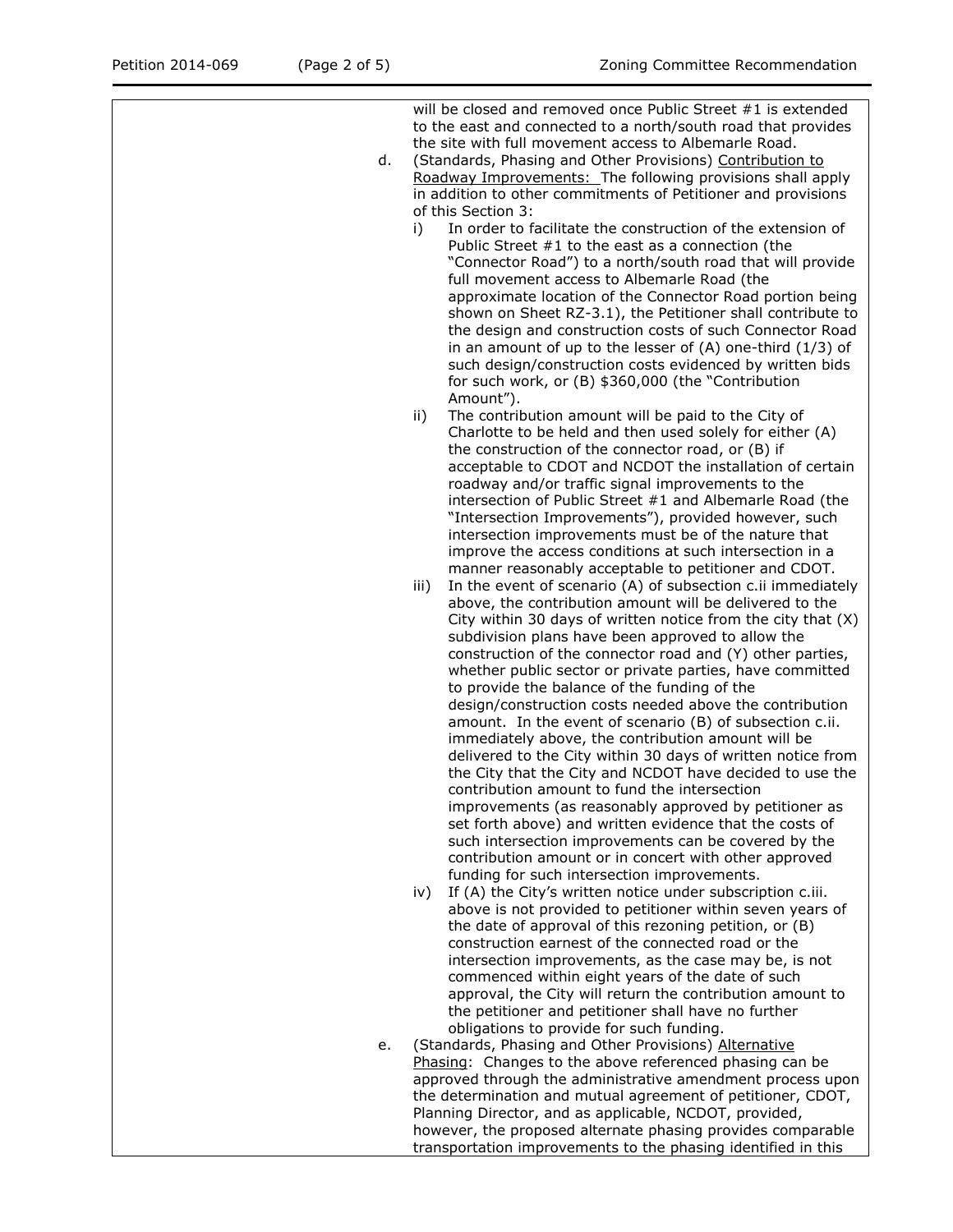|                                              | petition.<br>$f_{-}$<br>i)<br>ii)<br>Road.<br>6.                                                                                                                                                                                                                                       | <b>Access and Right-of-Way Dedication</b><br>Access to the site will be from Albemarle Road via a new<br>public street and a right-in right-out driveway in the<br>manner generally depicted on the rezoning plan.<br>The right-in right-out driveway to Albemarle Road will be<br>closed and removed once Public Street #1 is extended to<br>the east and connected to a north/south road that<br>provides the site with full movement access to Albemarle<br>5. Addressed CATS comments by adding a note "the petitioner will<br>provide CATS a public access easement to allow CATS transit<br>service to enter the site and utilize the site's private streets to turn<br>around. The location and terms of the easement to be determined<br>during the subdivision review process."<br>Staff rescinded the request to define "personal services." |  |
|----------------------------------------------|----------------------------------------------------------------------------------------------------------------------------------------------------------------------------------------------------------------------------------------------------------------------------------------|--------------------------------------------------------------------------------------------------------------------------------------------------------------------------------------------------------------------------------------------------------------------------------------------------------------------------------------------------------------------------------------------------------------------------------------------------------------------------------------------------------------------------------------------------------------------------------------------------------------------------------------------------------------------------------------------------------------------------------------------------------------------------------------------------------------------------------------------------------|--|
| <b>VOTE</b>                                  | Motion/Second:<br>Yeas:<br>Nays:<br>Absent:<br>Recused:                                                                                                                                                                                                                                | Sullivan/Eschert<br>Dodson, Eschert, Labovitz, Nelson, and Sullivan<br><b>None</b><br>Ryan and Walker<br>None                                                                                                                                                                                                                                                                                                                                                                                                                                                                                                                                                                                                                                                                                                                                          |  |
| <b>ZONING COMMITTEE</b><br><b>DISCUSSION</b> | Staff provided an overview of the petition, noting that transportation<br>improvements have been provided that support the proposed<br>development on the site, and the petition is consistent with the<br>Albemarle Road/I-485 Interchange Study. There was no further<br>discussion. |                                                                                                                                                                                                                                                                                                                                                                                                                                                                                                                                                                                                                                                                                                                                                                                                                                                        |  |
| <b>STAFF OPINION</b>                         | Staff agrees with the recommendation of the Zoning Committee.                                                                                                                                                                                                                          |                                                                                                                                                                                                                                                                                                                                                                                                                                                                                                                                                                                                                                                                                                                                                                                                                                                        |  |

## **FINAL STAFF ANALYSIS (Pre-Hearing Analysis online at [www.rezoning.org\)](http://www.rezoning.org/)**

### **PLANNING STAFF REVIEW**

- **Background** 
	- Petition 2008-052 rezoned the subject property from R-3 (single family residential) to B-1(CD) (neighborhood business, conditional) to allow a 100-bed hospital, up to 140,000 square feet of medical office space, and 20,000 square feet of retail/commercial space. The hospital was to be built in two 50-bed phases, and the medical offices in four buildings.

## **Proposed Request Details**

The site plan accompanying this petition contains the following provisions:

- A hospital consisting of 50 beds.
- Up to 80,000 square feet of medical and general office uses and dental, medical, and optical laboratory uses, and accessory uses including a helistop in the proposed O-2(CD) (office, conditional) zoning.
- Up to 37,000 square feet of general and medical office, retail, restaurant and personal services uses in the proposed B-1(CD) (neighborhood business, conditional) zoning, of which no more than 25,000 square feet may be used for retail, restaurant, and personal services uses.
- A minimum 10,000 square feet of general or medical office uses must be developed within the area zoned B-1(CD) (neighborhood business, conditional). No more than two buildings containing only retail, restaurant or personal service uses may be constructed within the area zoned B-1(CD), prior to the construction of 10,000 square feet of gross floor area of general or medical office uses within the area zoned B-1(CD).
- Total number of principal buildings will not exceed nine.
- Up to 30,000 of the allowed square footage can be transferred from the O-2(CD) (office,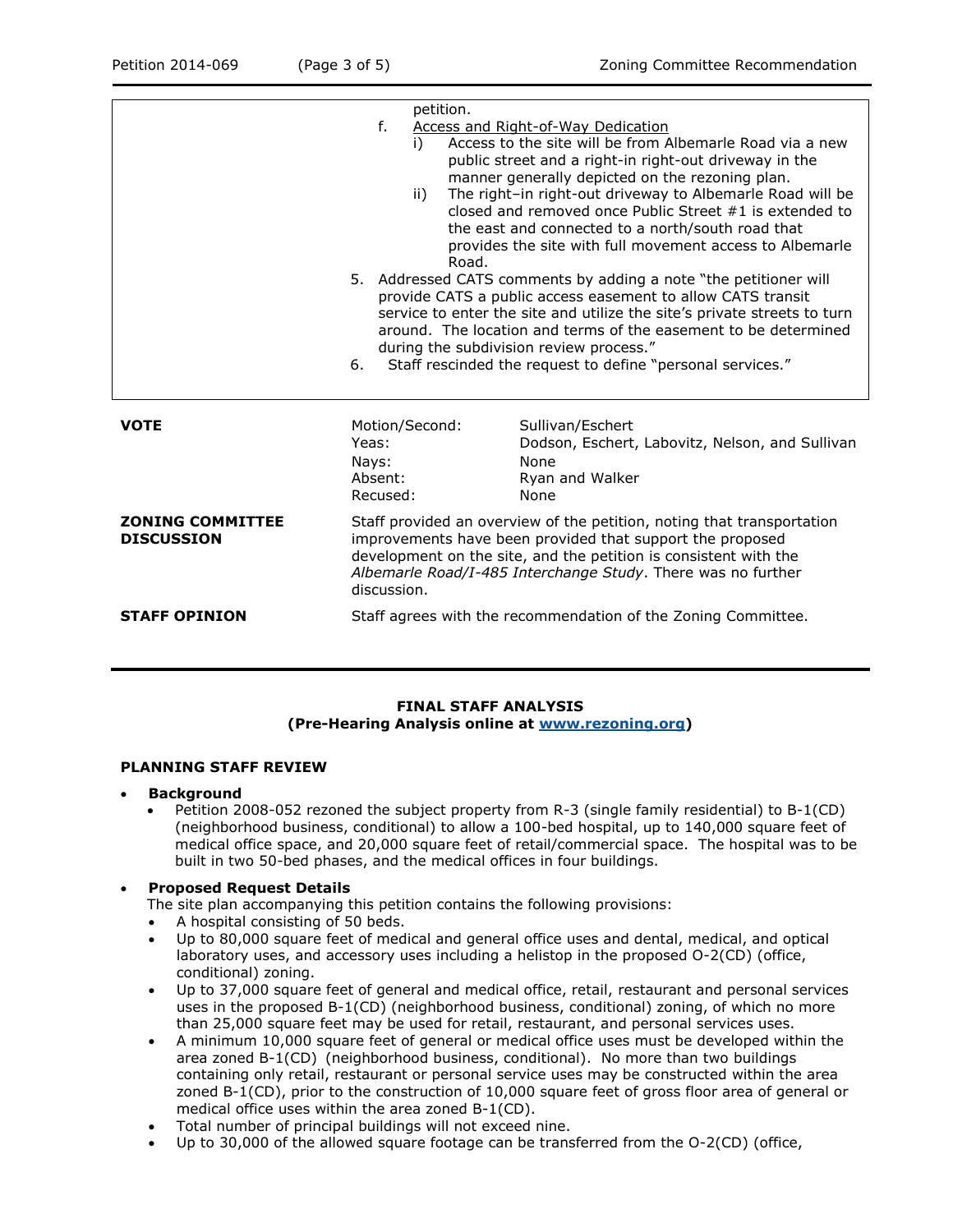- Up to 20,000 allowed square footage can be transferred from the B-1(CD) (neighborhood business, conditional) area to the O-2(CD) (office, conditional) area.
- One accessory drive-through window is permitted in the B-1(CD) (neighborhood business, conditional) area but the accessory use may not be associated with a restaurant.
- Surface parking and/or maneuvering areas, and drive-through window lanes will not be allowed between Albemarle Road and the proposed buildings.
- Building material consisting of a combination of brick, stone, precast stone, precast concrete, synthetic stone, stucco, EIFS, decorative block and/or wood.
- Building elevations for the health institution building that reflect the architectural style and quality.
- A landscaped open space/court yard area that includes seating areas will be provided between proposed buildings along Albemarle Road.
- A Class "C" buffer and undisturbed landscaping will be provided along Interstate 485.
- A 75-foot Class "B" buffer will be provided along the site's other boundaries.
- A public access easement will be provided to allow CATS transit service to enter the site and utilize the site's private streets to turn around.
- Transportation improvements include:
	- Access to the site will be from Albemarle Road via a new public street and a right-in rightout driveway.
	- An eastbound restrictive leftover on Albemarle Road into the site at Public Street #1.
	- Median break on Albemarle Road to the west will be closed upon installation of the restrictive leftover.
	- Extension of existing left turn lane on Albemarle Road.
	- A channelized westbound right turn lane into the proposed development on Albemarle Road.
	- A two-lane cross-section with an ingress and egress lane at the intersection of Public Street #1 and Albemarle Road, with a channelized southbound egress lane placed under stopcontrolled conditions.
	- An exclusive westbound turn lane on Albemarle Road to accommodate U-turn movements, and an accompanying modification of the traffic signal to incorporate an additional left-turn phase, in addition to construction of a bulb-out to accommodate the U-turning movements.
	- Certificates of occupancy for proposed uses contingent upon phased completion of roadway improvements and either re-evaluation of the operation of the roadway improvements to show that additional capacity is available that will support additional development or the extension of Public Street #1 to the east and connection to a north/south road that will provide full movement access to Albemarle Road.
	- A right-in right-out driveway along the site's frontage on Albemarle Road.
	- A westbound right-turn lane on Albemarle Road at the right-in right-out driveway with 50 feet of storage and an appropriate taper.
	- A right-in right-out driveway to Albemarle Road will be closed and removed once Public Street #1 is extended to the east and connected to a north/south road that provides the site with full movement access to Albemarle Road.
	- The petitioner shall contribute to the design and construction costs of the connector road in an amount of up to the lesser of (A) one-third of such design/construction costs or (B) \$360,000.
	- The contribution amount of \$360,000 will be paid to the City of Charlotte and used solely for either the construction of the connector road or the installation of certain roadway and/or traffic signal improvements to the intersection of Public Street #1 and Albemarle Road.
	- The City will return the contribution amount to the petitioner and the petitioner shall have no further obligations to provide for such funding if the City's written notice is not provided to the petitioner within seven years of the date of approval of the rezoning or if construction of the connector road or the intersection improvements have not commenced within eight years of such approval.
	- Phasing changes can be approved through the administrative amendment process if mutually agreed upon by the petitioner, CDOT, Planning Director and as applicable, NCDOT.
	- $\bullet$

## **Public Plans and Policies**

The *Albemarle Road/I-485 Interchange Study* (2003), as modified by a previous rezoning,